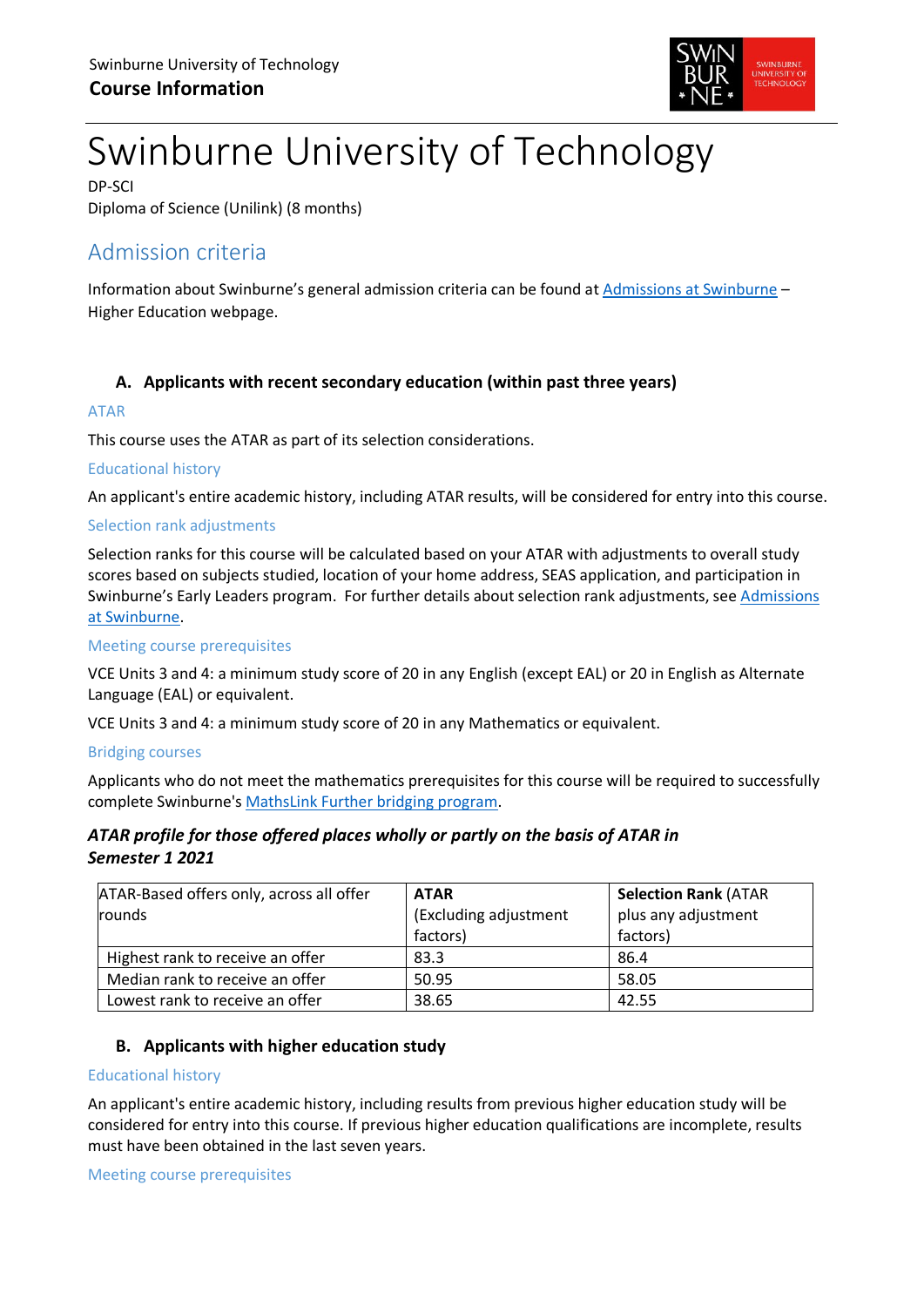

#### As for Year 12 or equivalent.

#### STAT/Bridging courses

Results from the [STAT Multiple Choice](https://www.swinburne.edu.au/study/degrees/apply/admissions-test/) will be considered for applicants without an ATAR and whose postsecondary studies do not meet the minimum requirements. Applicants who do not meet the English prerequisites can sit STAT Written English and applicants who do not meet the Mathematics prerequisite can sit the STAT Multiple Choice or successfully complete Swinburne'[s Mathslink Further bridging program.](https://www.swinburne.edu.au/study/course/MathsLink-Bridging-Program-(Further)-NN-VCEXT1/local)

Mathematics study scores or prerequisites older than five years are not considered to have met course prerequisite requirements. STAT results are valid for two years.

# **C. Applicants with vocational education and training**

#### Educational history

An applicant's entire academic history from the past seven years, including complete and/or incomplete post-secondary VET studies, will be considered for entry into this course. Only graded results will be considered.

#### Meeting course prerequisites

As for Year 12 or equivalent.

#### STAT/Bridging courses

Results from the [STAT Multiple Choice](https://www.swinburne.edu.au/study/degrees/apply/admissions-test/) will be considered for applicants without an ATAR and whose postsecondary studies do not meet the minimum requirements. Applicants who do not meet the English prerequisites can sit STAT Written English and applicants who do not meet the Mathematics prerequisite can sit the STAT Multiple Choice or successfully complete Swinburne'[s Mathslink Further bridging program.](https://www.swinburne.edu.au/study/course/MathsLink-Bridging-Program-(Further)-NN-VCEXT1/local)

Mathematics study scores or prerequisites older than five years are not considered to have met course prerequisite requirements. STAT results are valid for two years.

#### **D. Applicants with work and life experience**

#### Entire academic record

This course uses an applicant's entire academic record as part of its selection considerations, including an applicant's ATAR results from the last seven years can be considered for entry into this course.

#### Meeting course prerequisites

As for Year 12 or equivalent.

#### STAT/Bridging courses

Results from the [STAT Multiple Choice](https://www.swinburne.edu.au/study/degrees/apply/admissions-test/) will be considered for applicants without an ATAR and whose postsecondary studies do not meet the minimum requirements. Applicants who do not meet the English prerequisites can sit STAT Written English and applicants who do not meet the Mathematics prerequisite can sit the STAT Multiple Choice or successfully complete Swinburne'[s Mathslink Further bridging program.](https://www.swinburne.edu.au/study/course/MathsLink-Bridging-Program-(Further)-NN-VCEXT1/local)

Mathematics study scores or prerequisites older than five years are not considered to have met course prerequisite requirements. STAT results are valid for two years.

# Student profile

The table below gives an indication of the likely peer cohort for new students in this course. It provides data on students who commenced in this course in the most relevant recent intake period, including those admitted through all offer rounds and international students studying in Australia.